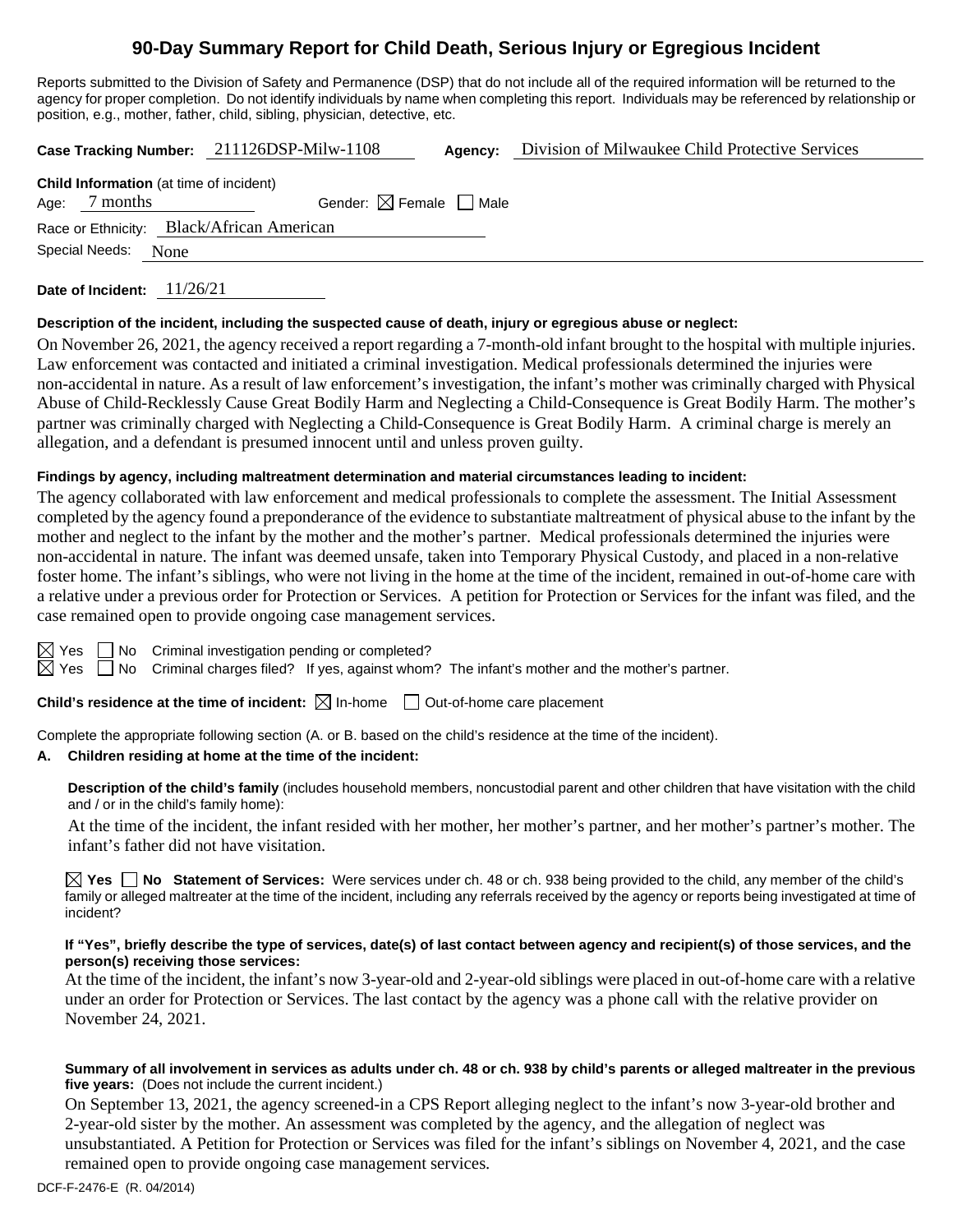On April 27, 2021, the agency screened-in a CPS Report alleging neglect to the infant by the mother. An assessment was completed by the agency, and the allegation of neglect was unsubstantiated. The case was closed upon completion of the Initial Assessment.

On July 27, 2020, the agency screened-in a CPS Report alleging neglect to the infant's now 3-year-old brother and 2-year-old sister by the mother and father. An assessment was completed by the agency, and the allegation of neglect was unsubstantiated. The case was closed upon completion of the Initial Assessment.

On November 19, 2019, the agency screened-in a CPS Report alleging neglect to the infant's now 3-year-old brother and 2-year-old sister by the mother. An assessment was completed by the agency, and the allegation of neglect was unsubstantiated. The case was closed upon completion of the Initial Assessment.

On November 6, 2019, the agency screened-in a CPS Report alleging neglect to the infant's now 2-year-old sister by the mother. An assessment was completed by the agency, and the allegation of neglect was unsubstantiated. The case was closed upon completion of the Initial Assessment.

On May 31, 2018, the agency screened-in a CPS Report alleging neglect to the infant's now 3-year-old brother by the mother. An assessment was completed by the agency, and the allegation of neglect was unsubstantiated. The case was closed upon completion of the Initial Assessment.

#### **Summary of actions taken by the agency under ch. 48, including any investigation of a report or referrals to services involving the child, any member of the child's family living in this household and the child's parents and alleged maltreater. (Does not include the current incident.)**

(Note: Screened out reports listed in this section may include only the date of the report, screening decision, and if a referral to services occurred at Access. Reports that do not constitute a reasonable suspicion of maltreatment or a reason to believe that the child is threatened with harm are not required to be screened in for an Initial Assessment, and no further action is required by the agency.)

On September 13, 2021, the agency screened-in a CPS Report alleging neglect to the infant's now 3-year-old brother and 2-year-old sister by the mother. An assessment was completed by the agency, and the allegation of neglect was unsubstantiated. A Petition for Protection or Services was filed for the infant's siblings on November 4, 2021, and the case remained open to provide ongoing case management services.

On April 27, 2021, the agency screened-in a CPS Report alleging neglect to the infant by the mother. An assessment was completed by the agency, and the allegation of neglect was unsubstantiated. The case was closed upon completion of the Initial Assessment.

On July 27, 2020, the agency screened-in a CPS Report alleging neglect to the infant's now 3-year-old brother and 2-year-old sister by the mother and father. An assessment was completed by the agency, and the allegation of neglect was unsubstantiated. The case was closed upon completion of the Initial Assessment.

On November 19, 2019, the agency screened-in a CPS Report alleging neglect to the infant's now 3-year-old brother and 2-year-old sister by the mother. An assessment was completed by the agency, and the allegation of neglect was unsubstantiated. The case was closed upon completion of the Initial Assessment.

On November 6, 2019, the agency screened-in a CPS Report alleging neglect to the infant's now 2-year-old sister by the mother. An assessment was completed by the agency, and the allegation of neglect was unsubstantiated. The case was closed upon completion of the Initial Assessment.

On May 31, 2018, the agency screened-in a CPS Report alleging neglect to the infant's now 3-year-old brother by the mother. An assessment was completed by the agency, and the allegation of neglect was unsubstantiated. The case was closed upon completion of the Initial Assessment.

**Summary of any investigation involving the child, any member of the child's family and alleged maltreater conducted under ch. 48 and any services provided to the child and child's family since the date of the incident:**